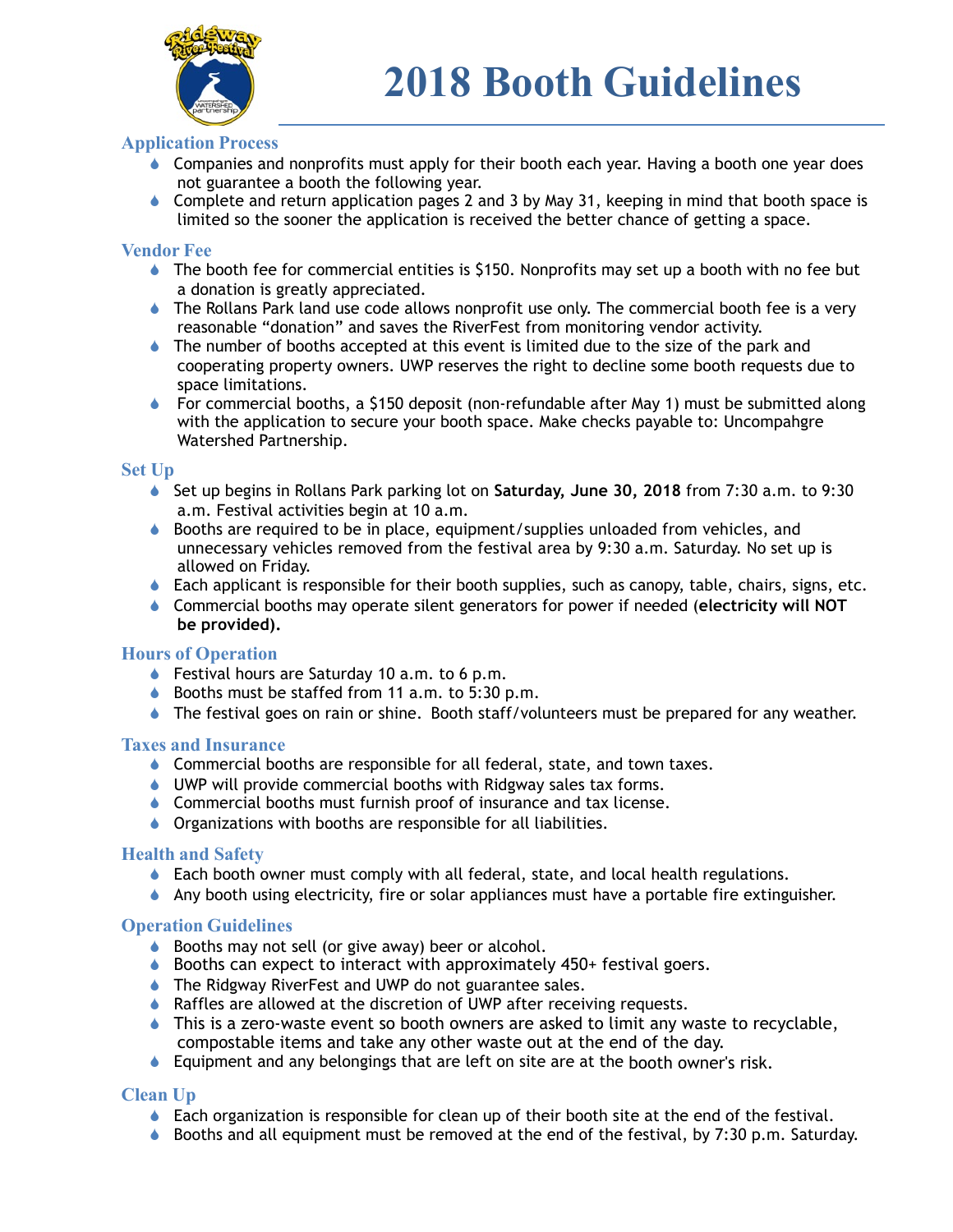

# **2018 Booth Application**

*Return filled out application by May 31.*

| Business/Organization Name: 2008 and 2008 and 2008 and 2008 and 2008 and 2008 and 2008 and 2008 and 2008 and 20 |  |
|-----------------------------------------------------------------------------------------------------------------|--|
| Mailing Address: Manual Marian Communication of the Mailing Address:                                            |  |
| Day Phone: _______________________________Cell Phone: __________________________                                |  |
|                                                                                                                 |  |
| Please include the names of the person(s) working in the booth:                                                 |  |

List the items that you will be displaying, giving away or selling:

Describe your booth set-up, dimensions, and requirements: